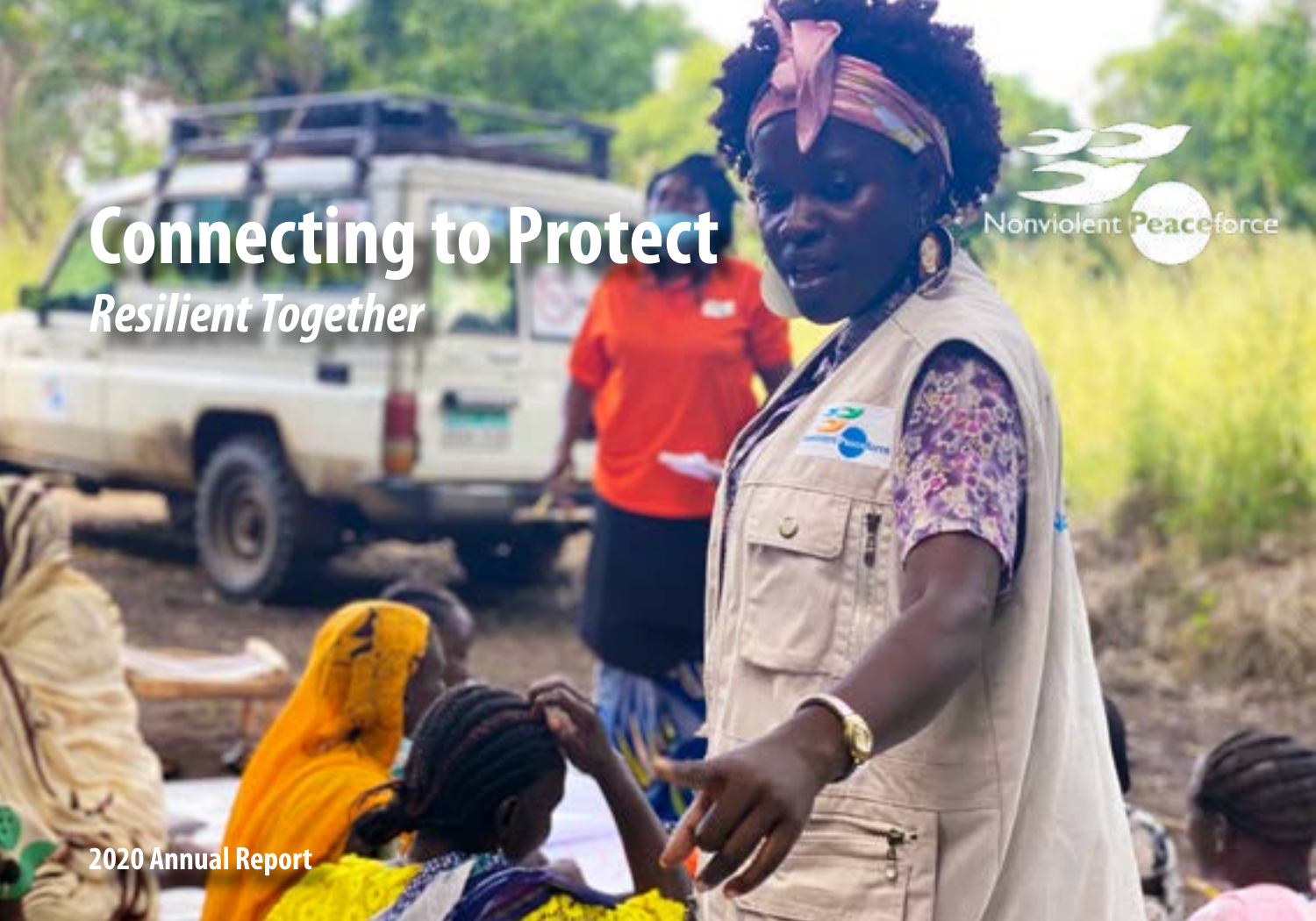primacy of the local actor. We connect to protect. We keep us safe.

Whether in south Minneapolis or South Sudan, you made it possible for our staff to connect with communities to forge safety through relationships rather than weapons and to use the same methods of building peace to protect one another from the spread of COVID-19.



We are honored that you have been along the journey with us providing your resources, showing up at online events like our Nonviolence Cafés and recognizing that together we are stronger and safer.

With deep gratitude,



Iraq | April 2020 | NP

**"Resiliency describes the capacity to forge solidarity, to sustain hope and purpose, and to adapt and negotiate creatively with the challenges presented...the local collective becomes pro-actively engaged in purposeful ways that help them recuperate a sense of place, at-homeness, and voice." J. P. Lederach and A. J. Lederach**

### **NONVIOLENT PEACEFORCE A NOTE FROM THE EXECUTIVE DIRECTOR**

#### Dear Friend,

Resilient Together. If 2020 taught us anything, it was how to be resilient—the capacity to forge solidarity, to sustain hope and purpose, and to adapt and negotiate creatively with the challenges presented.

Your support helped sustain hope and purpose, to see opportunities for new connections, and to engage people all over the world to regain a sense of place, at-homeness, and voice in the midst of the pandemic, violent conflict, and displacement. Your donations in 2020 gave Nonviolent Peaceforce staff the resolve to double down on one of our core principles: **Tiffany Easthom**

Executive Director, Nonviolent Peaceforce

### **Board of Directors and Senior Staff (as of January 2021)**

#### *Officers*

**Lucy Nusseibeh** *Board Chair, Palestine*

**Fatuma Ibrahim** *Vice Board Chair, Kenya*

**Alex Gillen**  *Board Treasurer, Switzer land*

**Rachel Julian** *Board Secretary, UK*

*Members at Large*

**Meenakshi Gopinath** *Board Member, India*

**Thomas Kurmann**  *Board Member, USA*

**Francois Marchand**  *Board Member, France*

**Anna Matveeva**  *Board Member, UK*

**Brian McLeod** *Board Member, USA* 

**Deepa Sureka** *Board Member, USA*

**Tiffany Tool**  *Board Member, USA* **Gabriëlla Vogelaar** *Board Member, Netherlands* 

*Senior Staff*

**Tiffany Easthom** *Executive Director*

**Line Hempel** *Director of Finance and Operations*

**Mel Duncan** *Director of Advocacy and Outreach*

**Marna Anderson** *Director of USA*

**Gloria Jarrett Yatassaye** *Global Head of People, Culture & HR*

**Thiago Wolfer** *Head of Mission, South Sudan*

**Rosemary Kabaki** *Head of Mission, Myanmar*

**Lisa Fuller** *Interim Head of Mission, Iraq*

**Delsy Ronnie** *Head of Mission, Philippines and Regional Representative for Asia*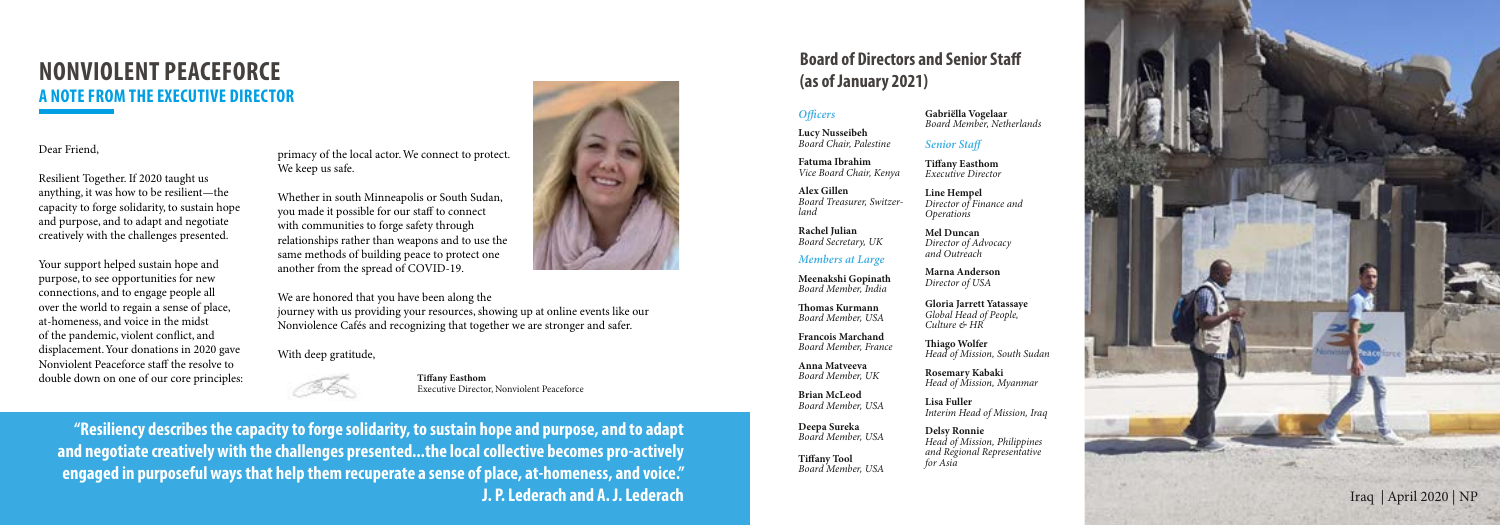# **WHO IS NONVIOLENT PEACEFORCE?**

**David Lasu, a member of the Youth Protection Team in Nyongwe, South Sudan, speaks about inclusivity of people with disabilities in honor of International Day of Persons with Disabilities, during 16 Days of Activism.**



- **• Save lives**
- **• Foster relationships**
- **• Keep communities in place**
- **• Reduce violence**
- **• Facilitate humanitarian work**
- **• Support local communities**

**By the end of 2020, more than 84 million people around the world were forcibly displaced from their homes due to violence and deprivation.**

**Nonviolent Peaceforce works to interrupt cycles of violence, support civilian self-protection, promote peace, and saves lives. With funding from individuals like you, private foundations and government institutions, our teams live and work in communities, experiencing violent conflict.** 

**Our community-driven, civilian-led, innovative approach presents a new story of security—a story in which security can be found in greater connectivity, breaking down the systems of oppression that allow the normalization of violence.**

**We are unarmed civilians working together to resist violence, building radical and authentic connections that protect one another. In 2020, you were a part of how the Nonviolent Peaceforce community stayed resilient together.**

### **Together we can...**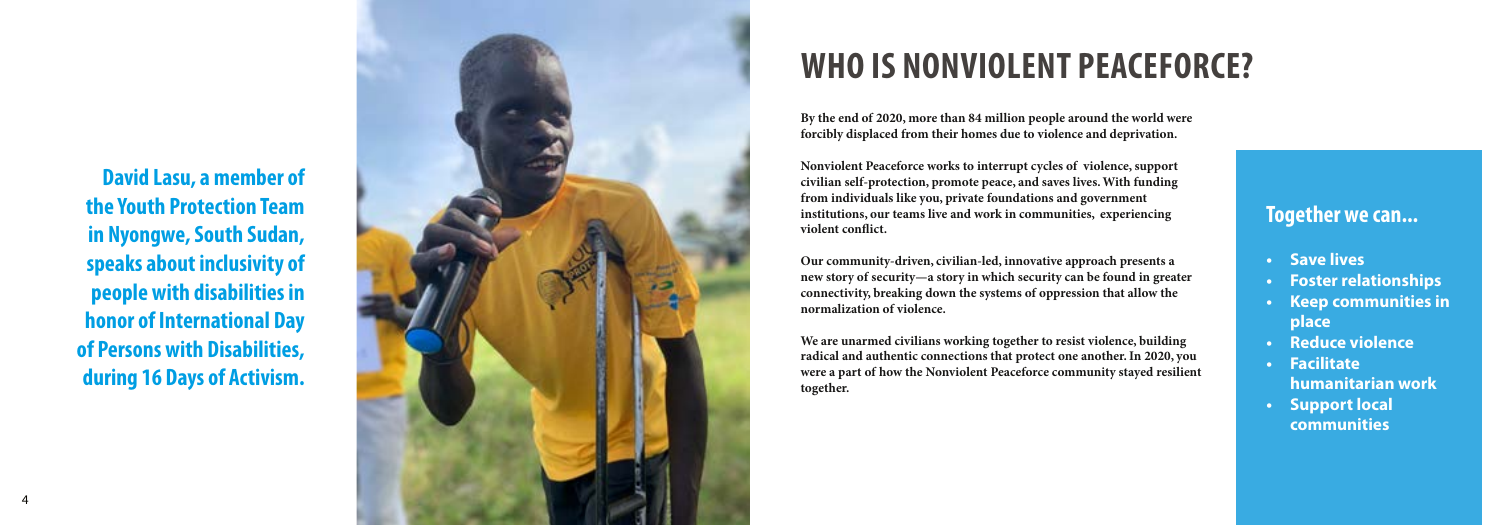# **Protection in the Face of COVID-19**

to resources, and rising fear. Increased violence directed at intimate partners at home, against children, and against those defined for whatever reason as the "other" increased dramatically in 2020. Violence also takes the form of hoarding, sexual exploitation, racially motivated crimes, entrenching of identity politics, and violence against health workers. Because of this, your support of the protection of civilians is more important now than ever.

With you by our side, we have been able to use UCP to address some of these challenges arising in the pandemic: dispelling myths and rumors, deescalating tensions, reducing fears of "the other," and strengthening community-led approaches. Tensions will rise and conflict is inevitable—but violence does not have to be. Together with you, our teams and the thousands of people we've trained will model how to move ahead together in peace.

Everything that we do is about challenging the belief that conflict and violence needs to be managed with the use of force or the threat of force. Unarmed civilian protection (UCP) is activated nonviolence: an inclusive, positive and powerful force for social change, and a means of building a global community committed to the well-being of all. The response to the COVID-19 pandemic can be no different.

Your support has made it possible for NP to be persistent, creative, and adaptable during this global event ... for our teams to continue to be present and protect those who are in conflictaffected areas during this unprecedented time.

While some violence around the world has decreased, and there are many places where people are coming together to cooperate, violence is also heightened by limited movement, reduced access

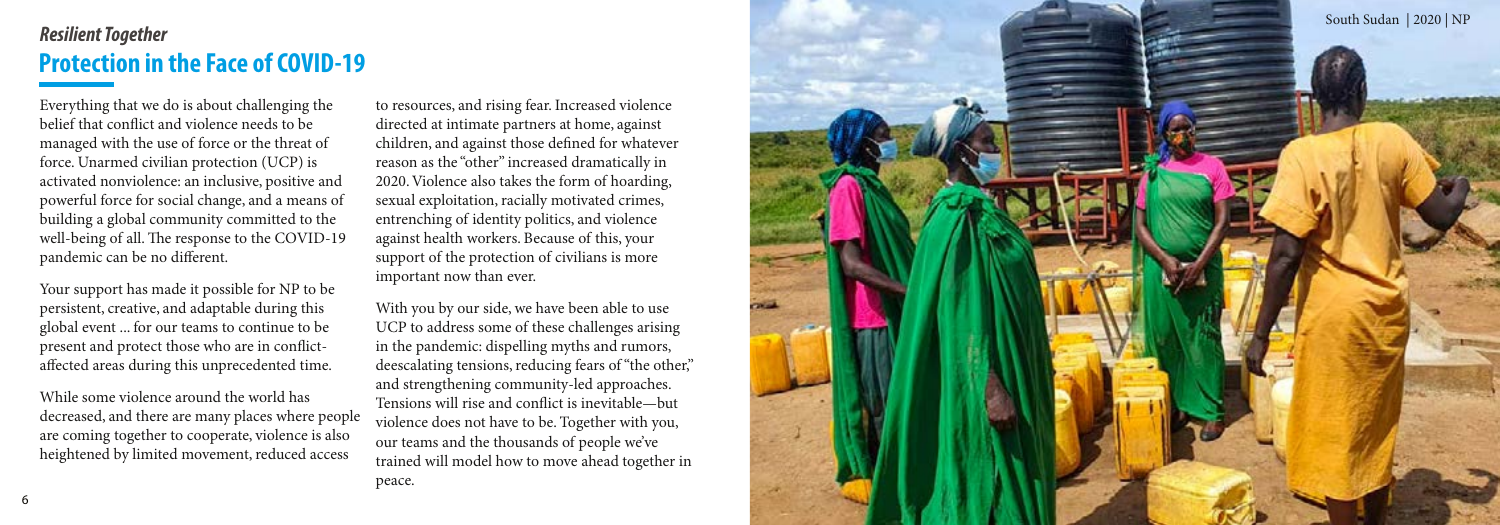

# **Community Connection in South Sudan** *Resilient Together*

After training with Nonviolent Peaceforce, Hannan Mahamoon has been serving her community as a Women's Protection Team member since 2015, acting in various leadership roles. She lives in a camp for internally displaced persons just outside of Juba, the capital of South Sudan, where she also serves on the camp management committee as a Human Rights Coordinator for the displaced community.

Hannan is also now a member of a task force in the camp established by the community to prevent COVID-19.

"We are raising awareness in the community every day by going door-to-door to houses and stopping by popular gathering places, such as water points, restaurants, hospitals, and resource distribution sites," assured Hannan.

> "However, our community hasn't taken the preventive measures very seriously. For example, some strongly believed rumors, including that COVID-19 will not reach the camps due to the heat in South Sudan."

Around the world, we are seeing how rumors can be deadly in a pandemic. But even before COVID-19, Hannan had seen how rumors have the potential to lead to deadly violence—and how dispelling rumors can save lives. So, transitioning to the COVID-19 **• 221 community members accompanied safely**

- **• 29,269 people protected at aid distribution sites**
- **• 16,000+ children attended child safe spaces**

task force was a natural move for her. Through training with Nonviolent Peaceforce and years of experience on her Women's Protection Team, Hannan is well-versed in explaining difficult topics to others in order to protect her community.

"Because of how the community has reacted to the rumors, we are increasing our awareness-raising sessions and putting more effort into controlling any COVID-19 rumors that are spreading in the camps."

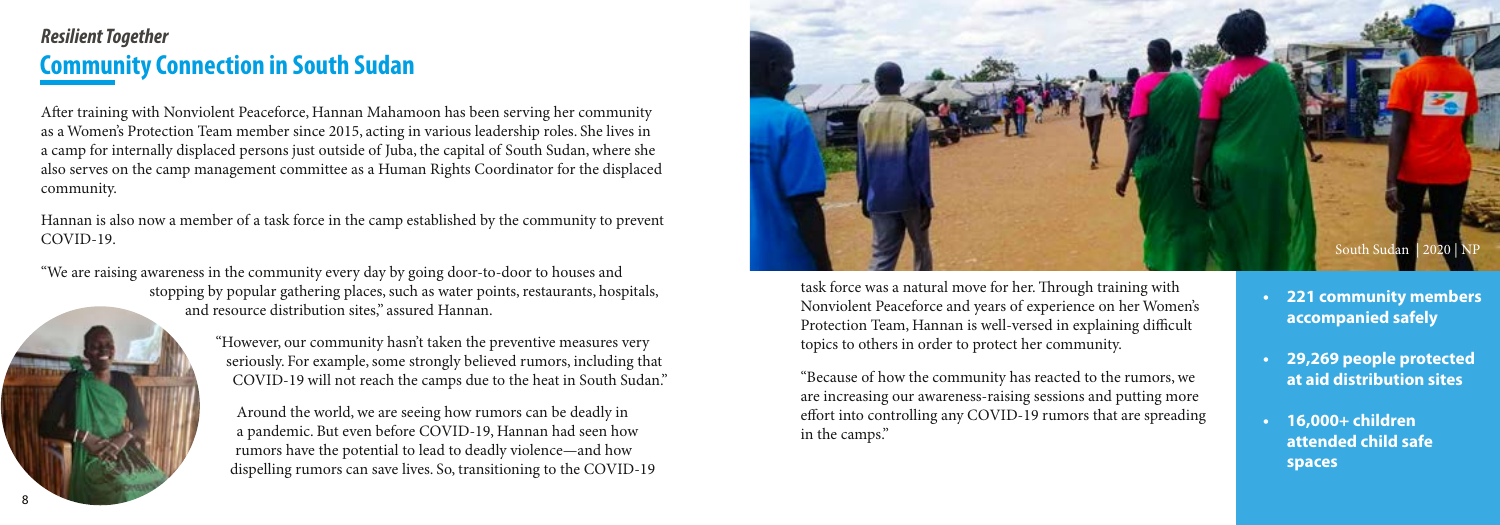## *Resilient Together*

Umm Rehab, a 44-year-old mother to six children and the head of her household, has had her life uprooted many times over the last few years, including being forced to travel from her small town in Iraq to Syria against her will, relocating to an Iraqi displacement camp, and finally returning to her village only to find her house occupied. Now, with NP's support, she's finally been able to reclaim her home.

"You do not know how it feels to be homeless, scared, and thinking constantly how you will provide for your family," Umm Rehab said, reflecting on her fears at the time. Public treatment of women like Umm Rehab further complicated her path to from the hardship that her family endured.<br>
The Umm Rehab in her setaining her original home for her and her six reclaiming her original home for her and her six children. Even though Umm Rehab's husband joined

# **Reclaiming a Home in Iraq**

ISIS and forced her to travel to Syria against her will, Umm Rehab still carries the stigma of being terror-affiliated. As a result of the stigma, Umm Rehab is more vulnerable to security threats and faces barriers to accessing even basic services.



- **• 520 people connected to specialized resources, including women and girls with specific needs referred to services and assistance**
- **• 39 community security meetings held with 454 attendees total**
- **• 42 families received protective presence**

In Umm Rehab's town, NP works to mitigate violent conflict and to enhance protection of civilians. When the NP team heard Umm Rehab's story, they began working with a local mediator to negotiate with the man occupying the house. At the end of the negotiation, the man agreed to return ownership of the home to Umm Rehab and left the house. Umm Rehab and her children finally returned home.

"Without your support, I do not know how I would have survived with my children," said Umm Rehab to the local mediator and the NP team. "You saved us. May God bless you! I was waiting for a miracle to happen. You made it happen."

Step-by-step, Umm Rehab is rebuilding her life, far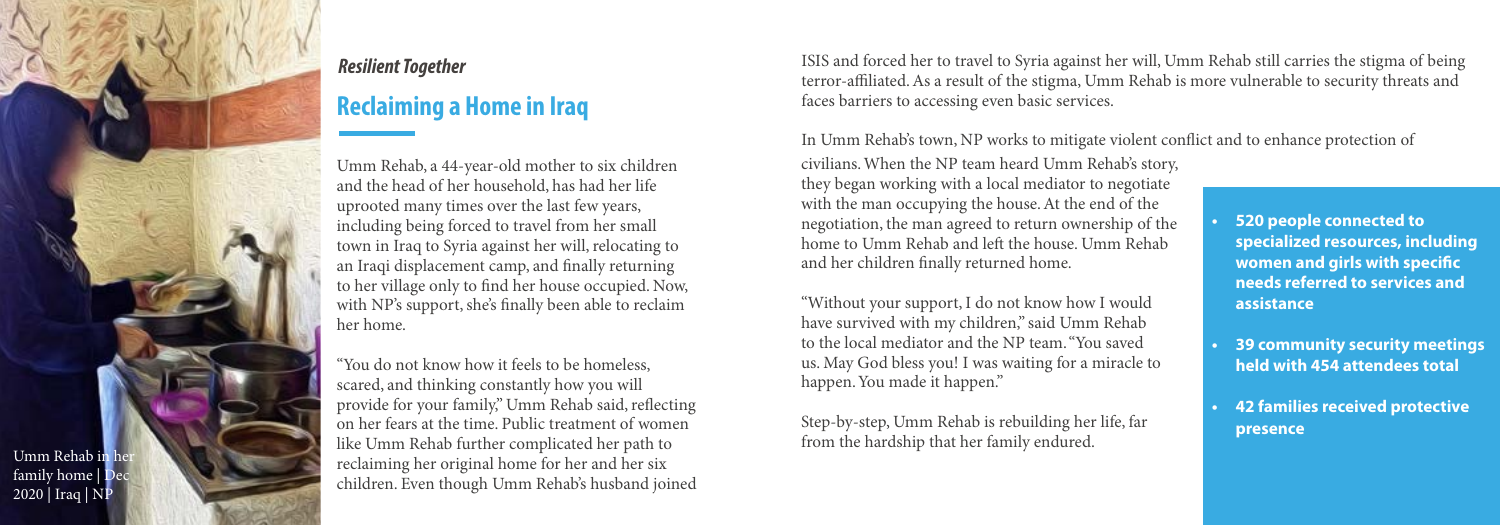## *Resilient Together*  **Strengthening Communities in Myanmar**

Being physically distant from one another can feel extremely isolating for many of us, and it is no different for our community partners living in conflict-torn Myanmar. But Nonviolent Peaceforce is grounded in building and strengthening relationships. So, even if our teams and partners are working from home, they know they are not working alone during COVID-19.

You have supported a group of 35 community members who have been strengthening the ties between people in their community. In 2020, the group shared masks, hand sanitizer, and information on how to prevent the spread of COVID-19. You have helped empower them to

### face COVID-19 together.

Another group stayed connected in 2020 through weekly Facebook video chats.

"Women from our Emerging Women Leaders program and I decided to meet every Friday in 2020. It is more than a regular weekly meeting – we share our personal stories, COVID-19 concerns, and how we have been responding," emphasized Mang Pi, our National Project Coordinator in Myanmar. "It is an honest relationship where we are supporting each other psychologically and emotionally."

The women come from different states across Myanmar, but they have all been connected through trainings with Nonviolent Peaceforce. Some of their communities have

- **• Almost 100 Emerging Women Leaders trained**
- **• 3 of the Emerging Women Leaders observed the November election in their villages. In the months leading up to the election, one woman trained 25 villages in voter education and voter registration.**

actually seen a decrease in fighting since COVID-19 started, while others have experienced heightened violence during the pandemic. But at the end of each week, the group comes together to offer support and share ideas on how they are working for peace.

This is a clear result of your investment in peace: supporting communities from afar during the current health crisis would be impossible without the relationships we have been building over the past eight years.

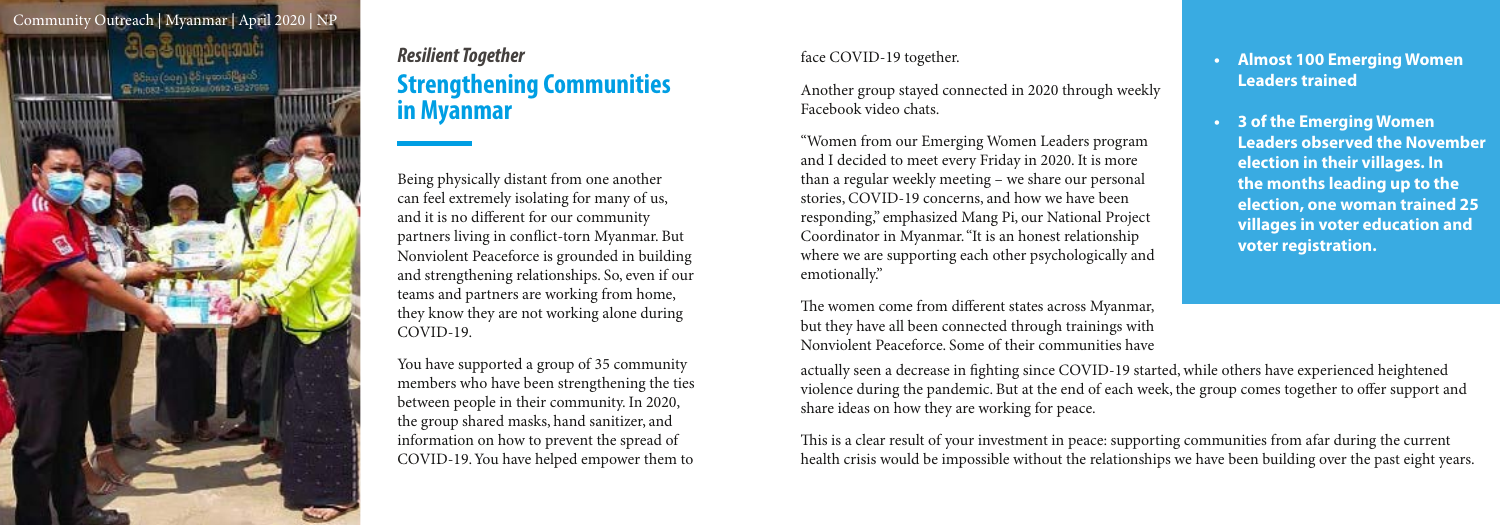Your support makes it possible for NP to help prevent COVID-19 spread in remote Bangsamoro communities in Mindanao, Philippines.

## *Resilient Together*  **Supporting Remote, Displaced Communities in the Philippines**

Without your support, our teams would not be able to provide vital COVID-19 prevention education to internally displaced persons living in these remote communities. Our teams have been going door-to-door in the Sagonsongan displacement shelter sites and speaking on local radio stations to give orientations on safe distancing and personal protective equipment. And through our strong community relationships and long-term presence in the area, you have also helped support women's groups who are producing and distributing facemasks.

nao Field Office, Marawi Outreach | Xarifa Sanguila, team leader for La-Outreach for La ader July 2020 | Philippines | NPsanguila, team l<br>ld Office, Mara Philippin Field<br>2020 **Till** nao<br>July

The people living in these shelter sites are in large part people who had to flee one of the most violent conflicts of the Southern Philippines in recent memory. In May 2017, intense violent fighting broke out in the city of Marawi, causing 98% of the city as well as residents from nearby villages to flee to safety in the wake of the crisis. During that time, NP was there to work with local leaders to facilitate the rescue of more than 1,500 trapped civilians through the route that was called the "Peace Corridor."

You make it possible to continue supporting this community. Our ongoing commitment to civilian protection has allowed us to build strong relationships with local community members, which is vital in times of crisis. Our protection officer Daphne Iris Macatimbol knows that "because of NP's relationships, local groups feel like they can reach out to us and ask for our help." This is critical for the COVID-19 response, which requires information sharing and trusted messengers.

2019 NOVEL CORONAVIRUS **2019 NOVEL CONCORDISTOR** (2019-nCoV ARD) HEALTH ADVISORY

Ang wasto at regular na paghuhugas ng kamay ay<br>Ang wasto at regular na paghuhugas ng kamas sakit. Ito Ang wasto at regular na paghuhugas ng Karnoy Lyto ay<br>mabisang paraan upang makaiwas sa mga sakit. Ito ay Ang wasto arean upang makaiwas sa mga sanara<br>makatutulong sa pagpigil ng pagkalat ng virus na<br>makatutulong sakit. nagdudulot ng sakit.

- **• 23+ training sessions, reaching more than 877 people on peace processes, child protection, genderbased violence, and international humanitarian law**
- **• Nearly 40 journalists trained in conflictsensitive reporting**

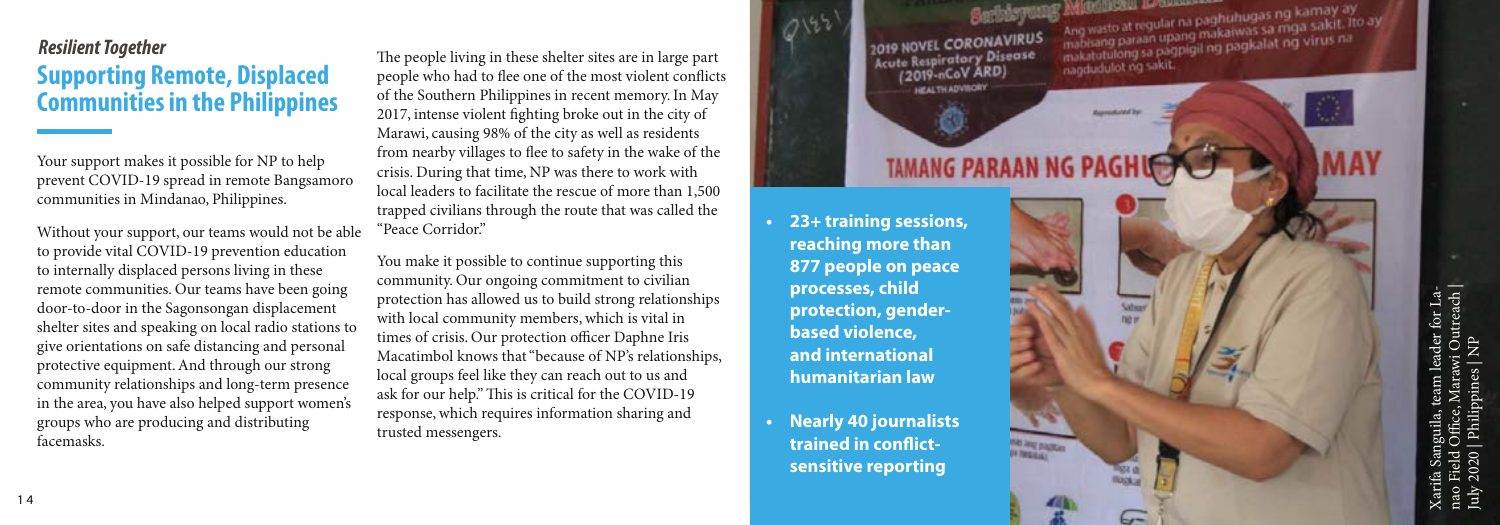

George Floyd's murder on May 25, 2020 catalyzed protests for racial justice and anti-racist action in the U.S. and around the globe. These events and the conversations that followed, together with the social stresses that were exposed and exacerbated by the pandemic, as well as the deep political divisions

manifesting into violence, have brought the current situation and its origins to the forefront: The United States is grappling with issues of civilian protection, rethinking security, and how to move forward.

In 2020, grounded in the strengths and needs of local community partners, NP built relationships with community members, leaders, and organizations in the Minneapolis-St. Paul area to identify gaps and approach safety and security from a holistic perspective.



## *Resilient Together* **Rethinking Security in the United States**

In 2021, opportunities continue to emerge for Nonviolent Peaceforce to collaborate with community partners to open dialogue and to maintain space for civic engagement and protest. In addition, there are opportunities to equip students, community members, and safety professionals alike with actionable frameworks and skills in both violence prevention and nonviolent resolution of conflict.

- 
- 

**• 14 Minneapolis Public Schools school safety specialists trained in unarmed civilian protection to provide school security, rather than armed police officers. (Middle photo)**

**• 250 volunteers trained and activated to provide protection at 30 polling sites in St. Paul and Minneapolis for the November 2020 elections. (Right photo)**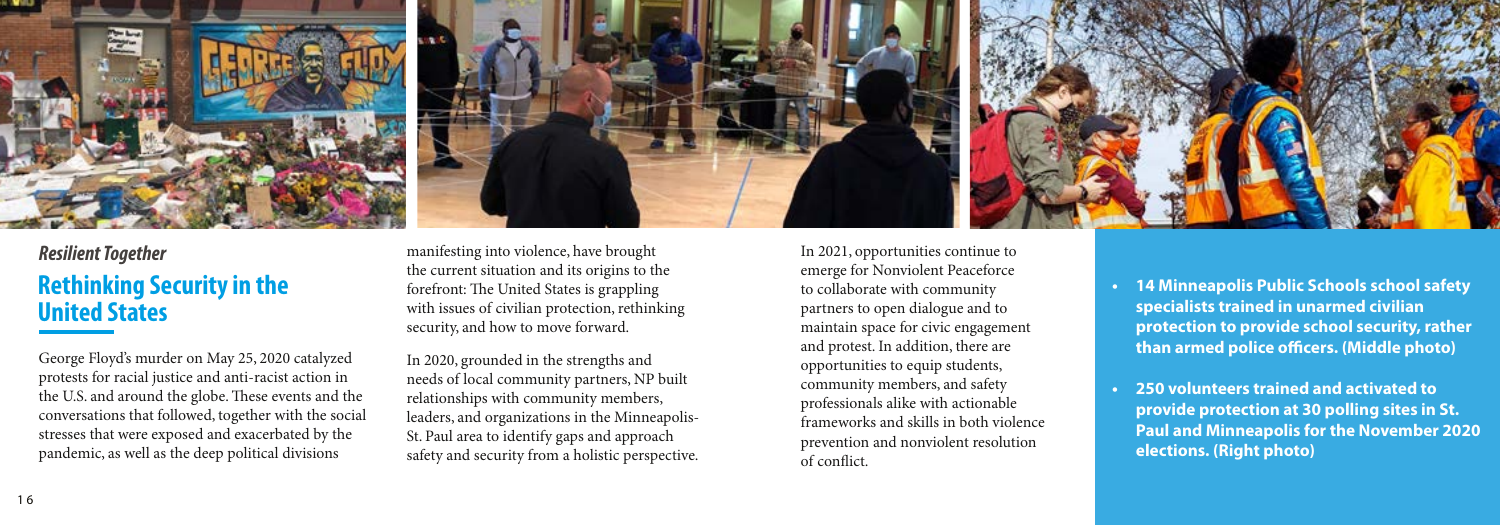And, the FY2021 Appropriations Bill for the United States directed the U.S. government "to provide funds for use of unarmed civilian protection organizations."

The Art - There showed win pour dubits, quiten the hot. Ant must Frankreatt

In support of the African Union's Silencing the Guns initiative, NP is partnering with the UN to strengthen the skills of African youth leaders in UCP by offering online training. In 2020, 120 youth peacebuilders from Kenya, Nigeria, Somalia, and Sudan attended the UCP course.





"Although it might take a while, UCP can effectively help ... yes, I believe UCP has the power to protect people in Darfur."

UCP course graduate, Reem Ibrahim Mohamed Ahmed

Since 2017, NP has held regional workshops in Asia, Africa, the Middle East, and North America to improve *UCP good practices* for groups around the world. In 2020, we held our Latin American workshop. We look forward to reporting on our 2021 European workshop and International conference!

The UN passed a resolution establishing a new mission in Sudan to "assist the country in its transition towards democratic governance." The new mission explicitly includes references to UCP!



## *Resilient Together* **Spreading the Message ... from the classroom ... to the United Nations**



NP is expanding our work regionally: In Southeast Asia, we are extending Women, Peace and Security work across Myanmar, the Philippines, and Thailand. Our flagship program, Women Creating Impact on Peacebuilding and Conflict Transformation (Women-IMPACT) mainly aims to enhance the capacity and participation of women-led groups and institutions in peacebuilding and nonviolent conflict transformation.

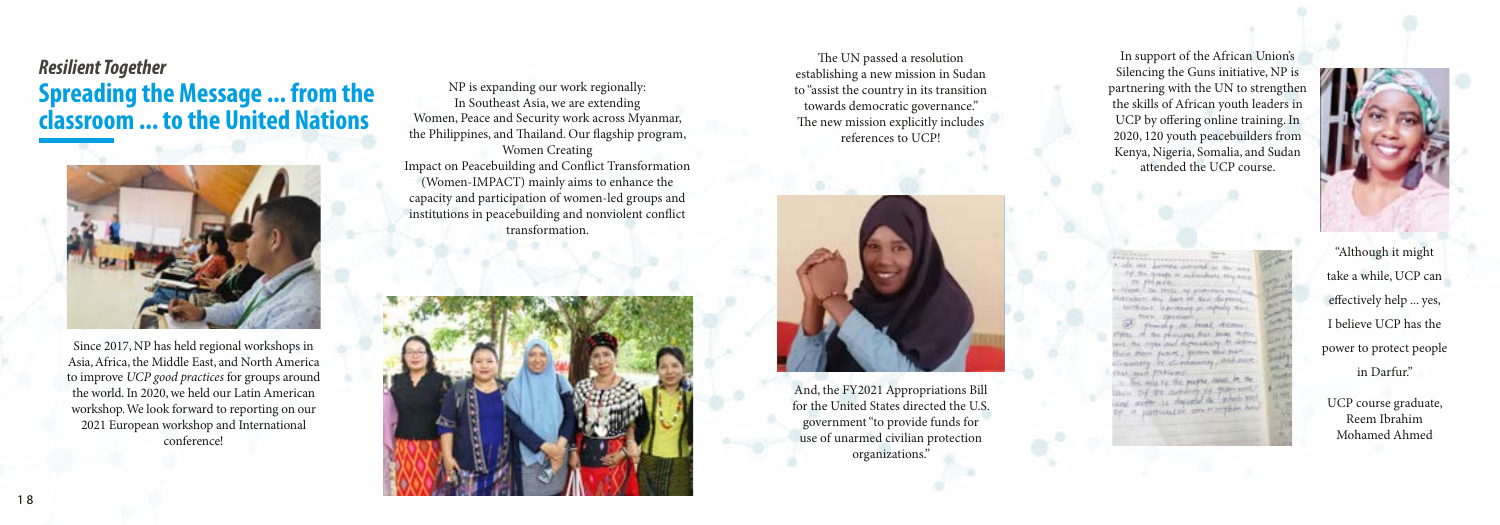## **Support and Revenue** Governments \$13,306,270 Corporations and Foundations \$ 933,098 Donations Directed by Individuals \$2,926,673 Investment returns, net  $$60,760$ Present value discount \$ (16,519) **Total Support and Revenue \$ 17,210,282 Expenses Total Ex Net Ope**

| <b>Assets</b>                     |              | <b>Current Liabilities</b>   |
|-----------------------------------|--------------|------------------------------|
|                                   |              | Accounts Payable             |
| <b>Non-current Assets</b>         |              | Deferred Income              |
| Plant, Property & Equipment       | \$8,306      | Payroll liabilities          |
|                                   |              | <b>Accrued Charges</b>       |
|                                   |              | Payment Protecti             |
| <b>Current Assets</b>             |              | Provisions & othe            |
| Cash and cash equivalent          | \$7,848,588  |                              |
| Grants receivable                 | \$21,557,148 | <b>Total Current Liabili</b> |
| Other amounts receivable          | \$11,262     |                              |
| Deposits & Prepayments            | \$100,591    | <b>Net Current Assets</b>    |
| Investments                       | \$670,840    |                              |
| Deferred charges & accrued income | \$49,880     | <b>Total Net Assets</b>      |
|                                   |              |                              |

#### **Total Current Assets \$ 30,238,309**

| Staff costs                | \$6,833,649  |
|----------------------------|--------------|
| Programme costs            | \$3,845,067  |
| Travel and transport       | \$1,249,553  |
| Professional services      | \$922,879    |
| Occupancy and other        | \$1,747,830  |
| administrative costs       |              |
| Finance and other          | \$724,864    |
| operating costs            |              |
| tal Expenses               | \$15,323,842 |
| <b>t Operating Surplus</b> | \$1,886,440  |
|                            |              |

| Current Liabilities                     |              |
|-----------------------------------------|--------------|
| <b>Accounts Payable</b>                 | \$1,216,747  |
| Deferred Income                         | \$26,648,044 |
| Payroll liabilities                     | \$512,998    |
| <b>Accrued Charges</b>                  | \$77,895     |
| Payment Protection Plan (PPP) Loan      | \$98,700     |
| Provisions & other payables             | \$40,841     |
| <b>Total Current Liabilities</b>        | \$28,595,225 |
| <b>Net Current Assets</b>               | \$1,643,084  |
| <b>Total Net Assets</b>                 | \$1,651,390  |
| <b>Represented by:</b>                  |              |
| <b>Equity Capital</b>                   | \$51,663     |
| <b>Cumulative Unrestricted Reserves</b> | \$1,377,496  |
| <b>Cumulative Restricted Reserves</b>   | \$222,231    |
| <b>Total Capital and Reserves</b>       | \$1,651,390  |

# **STATEMENT OF FINANCIAL POSITION (USD)**

#### **As at 31 December 2020**

# **STATEMENT OF ACTIVITIES (USD)**

### **For the Year ended 31 December 2020**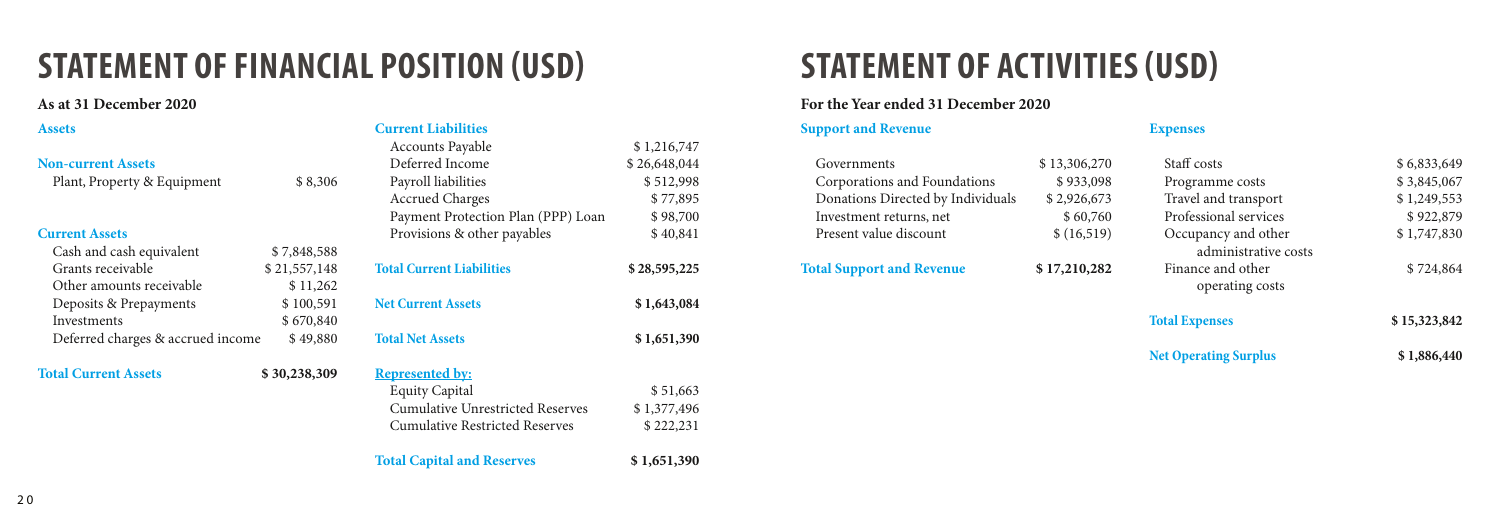# **STATEMENT OF FINANCIAL POSITION (EURO) STATEMENT OF ACTIVITIES (EURO)**

### **As at 31 December 2020 For the Year ended 31 December 2020**

# **Support and Revenue** Governments  $\epsilon$  11,625,811 Corporations and Foundations  $6815,228$ Donations Directed by Individuals  $\epsilon$  2,556,973 Investment returns, net  $\epsilon$  53,085 Present value discount  $\epsilon$  (14,432) **Total Support and Revenue € 15,036,665 Expenses Total Ex Net Ope**

| <b>Assets</b>                     |              | <b>Current Liabilities</b>   |
|-----------------------------------|--------------|------------------------------|
|                                   |              | <b>Accounts Payable</b>      |
| <b>Non-current Assets</b>         |              | Deferred Income              |
| Plant, Property & Equipment       | € 6,762      | Payroll liabilities          |
|                                   |              | <b>Accrued Charges</b>       |
|                                   |              | Payment Protecti             |
| <b>Current Assets</b>             |              | Provisions & oth             |
| Cash and cash equivalent          | € 6,390,109  |                              |
| Grants receivable                 | € 17,551,249 | <b>Total Current Liabili</b> |
| Other amounts receivable          | € 9,170      |                              |
| Deposits & Prepayments            | € 81,898     | <b>Net Current Assets</b>    |
| Investments                       | € 546,180    |                              |
| Deferred charges & accrued income | €40,612      | <b>Total Net Assets</b>      |
| <b>Total Current Assets</b>       | € 24,619,218 | <b>Represented by:</b>       |

## able  $\epsilon$  990,643  $\epsilon$  21,696,120 ties  $\epsilon$  417,669 rges  $\epsilon$  63,420 Pagment Plan (PPP) Loan  $\epsilon$  80,359 other payables  $\epsilon$  33,252  $\epsilon$  23,281,463 **example 31,337,755 Total Net Assets € 1,344,517 Represented by:** Equity Capital  $\epsilon$  46,016 Cumulative Unrestricted Reserves  $\epsilon$  1,117,566 Cumulative Restricted Reserves  $\epsilon$  180,935

### **Total Capital and Reserves € 1,344,517**

| <b>t Operating Surplus</b> | € 1,647,657  |
|----------------------------|--------------|
| tal Expenses               | € 13,389,008 |
| operating costs            |              |
| Finance and other          | € 633,708    |
| administrative costs       |              |
| Occupancy and other        | € 1,527,066  |
| Professional services      | € 806,300    |
| Travel and transport       | €1,091,728   |
| Programme costs            | € 3,359,585  |
| Staff costs                | € 5,970,621  |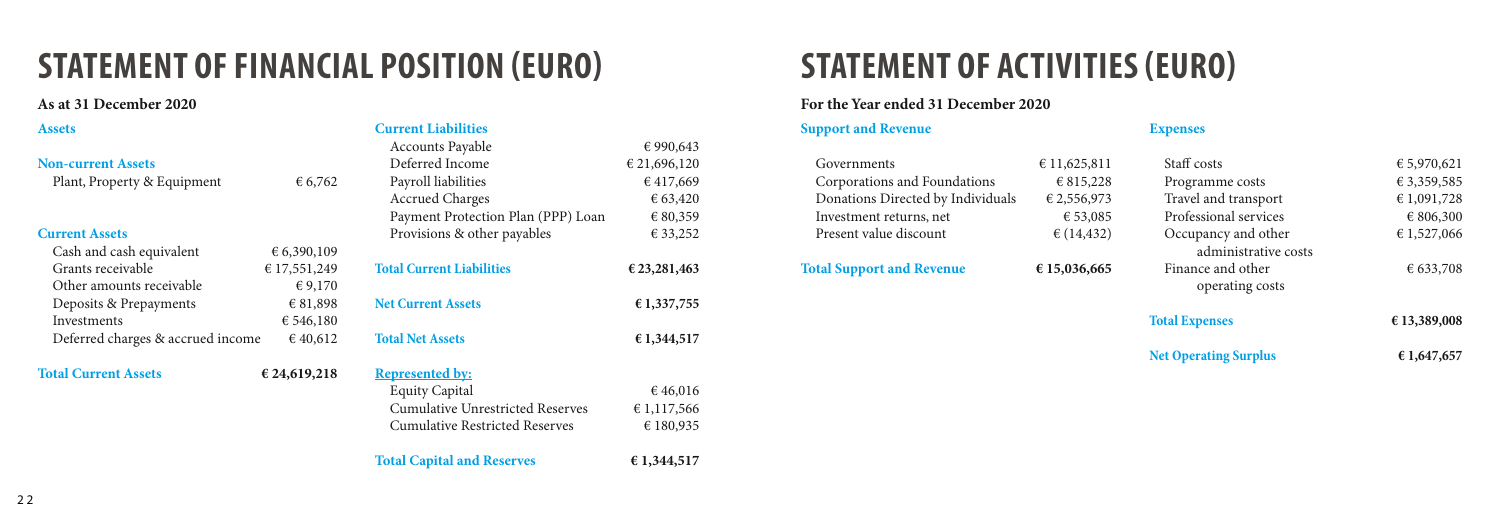Your donation helps protect civilians and transform the world's response to conflict.

### **THANK YOU FOR YOUR SUPPORT**

The financial information covers a 12-month period (January 2020 - December 2020) for all activities implemented by Nonviolent Peaceforce. The yearly financial statements of NP legal entities are subject to audit. Audited financial statements are available at www.nonviolentpeaceforce.org/about/financials

Together, you provide safety and stability to people living in violent conflict. Go online to www.nonviolentpeaceforce.org/annualreports to view the list of the supporters of our mission.

**75%** *are international staff*

**25%** *are nationals of program countries*

**178** *in South Sudan* **53** *in Philippines* **8** *in Myanmar*



**8** *in European office* **11** *in US office*

**59%** *are men*

**40%** *are women*

# **FINANCIAL SUMMARY**

Nonviolent Peaceforce is an international nongovernmental organization with legal entities in:

- the U.S. (501c3)
- Belgium (AISBL)
- France (Association de loi 1901)
- Switzerland (Swiss Foundation)

The financial statements in this report represent the combined revenue and expenses to provide a full picture and scope of our work. We conduct annual audits for each program site as well as the two governing bodies.



**1%** *are nonbinary*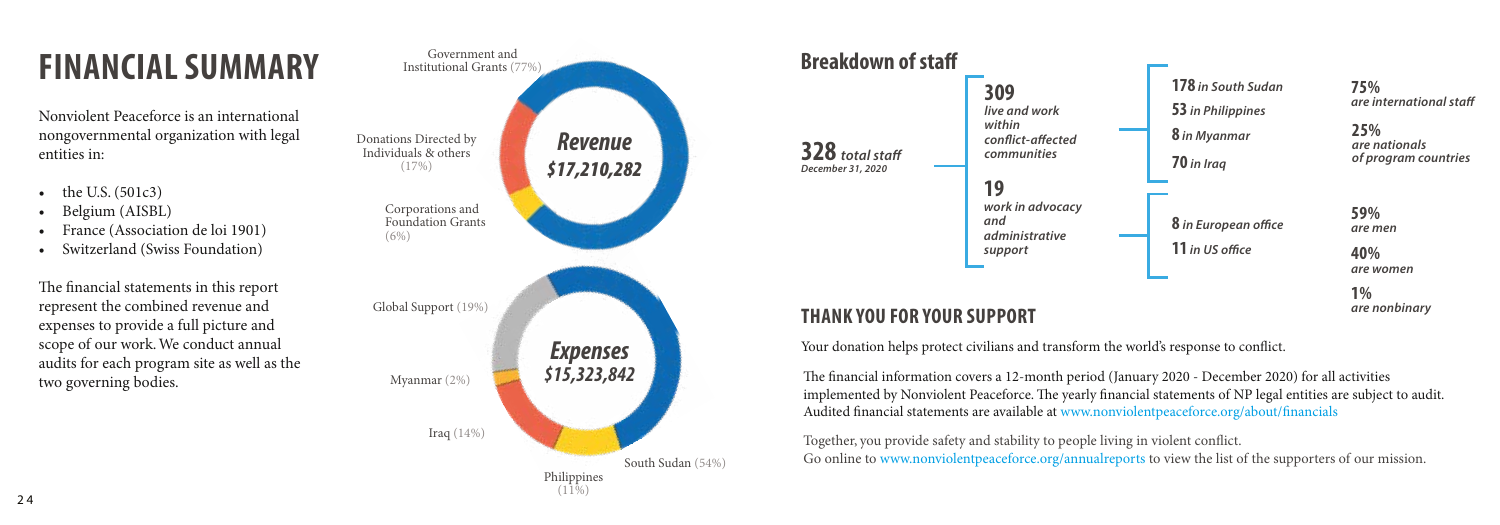- 
- 2 6 by the safety of and<br>
3 supporting the safety of and<br>
2 6 Gratitude.<br>
2 6 Gratitude.<br>
2 7 The need of seeing my c<br>
2 7 The mediator safety of a better world.<br>
3 a peaceful environment<br>
4 a peaceful environment<br>
2 a pea following visionary Black Trans leaders fighting for a better world.
	- Adaptability and trust.
	- I believe in the power of nonviolence!
	- Faith.
	- We now know for sure that we know nothing.
	- Meditation, yoga, and amazing conversations with NP staff, board and researchers about UCP.
- Staying active.
- Gratitude.
- The need of seeing my children raised in a peaceful environment encouraged me to keep working with NP!
- Super supportive team.
- The unity, love and care by my colleagues.
- Love.
- Teamwork.
- Being connected to other people in the world through our common goal at NP. Knowing we are in this together.
- Your support!

# **"How did you stay resilient throughout 2020?"**  *Hear from peacekeepers around the world...*